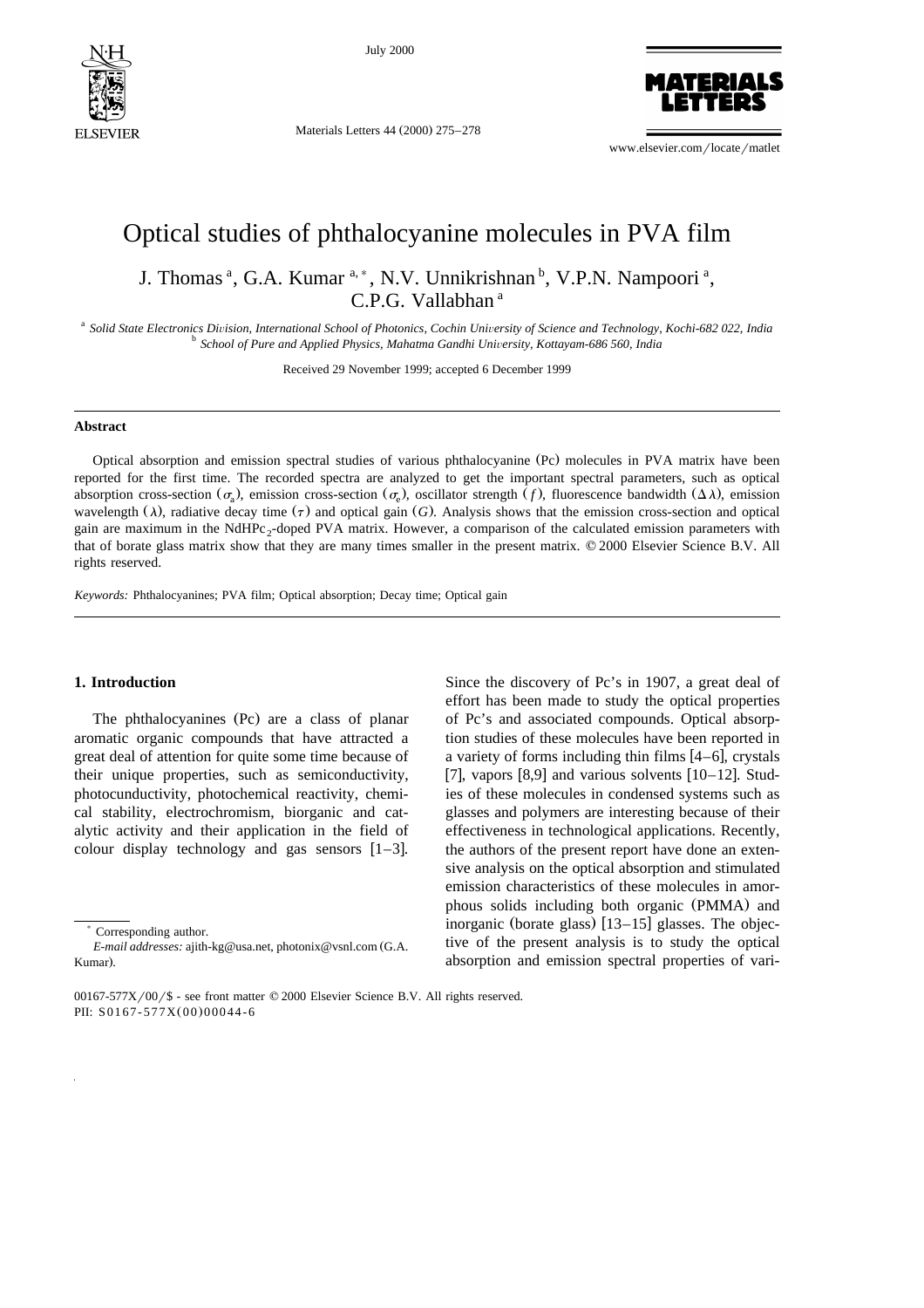

Fig. 1. (a,b) Optical absorption spectra of various Pc impregnated PVA films.

| Table 1                                                                       |  |  |  |  |  |
|-------------------------------------------------------------------------------|--|--|--|--|--|
| Calculated optical absorption spectral parameters of various Pc's in PVA film |  |  |  |  |  |

| Sample             |                          | Energy (nm) |       | $(10^{-4} \text{ m}/1)$ | ε<br>(10 <sup>4</sup> ) | $\sigma_{\rm a}$<br>$(10^{-17}$ cm <sup>2</sup> ) | $(A^0)^2$ |       | $\sigma_{\rm a}$<br>$(10^{-20}$ cm <sup>2</sup> ) <sup>c</sup> | $\sigma_{\rm a}$<br>$(10^{-18}$ cm <sup>2</sup> ) <sup>d</sup> |
|--------------------|--------------------------|-------------|-------|-------------------------|-------------------------|---------------------------------------------------|-----------|-------|----------------------------------------------------------------|----------------------------------------------------------------|
|                    | B                        | $Q_X$       | $Q_Y$ |                         |                         |                                                   |           |       |                                                                |                                                                |
| EuHPC <sub>2</sub> | 316                      | 668.7       | 636.7 | 1.15                    | 7.3                     | 1.09                                              | 2.21      | 0.342 | 15.0                                                           | 0.84                                                           |
| FePc               |                          | 622.2       | 691.3 | 1.6                     | 0.34                    | 5.28                                              | 0.05      | 0.008 |                                                                | 0.26                                                           |
| LaPc               | $\overline{\phantom{0}}$ | 621.8       | 1.68  | 0.19                    | 2.97                    | 0.02                                              | 0.0003    | 2.51  | 0.036                                                          |                                                                |
| MnPc               | 366                      | 776         | 719   | 1.77                    | 17.0                    | 0.27                                              | 4.73      | 0.66  | $\overline{\phantom{0}}$                                       | 0.74                                                           |
| MoOPC              | $\qquad \qquad$          | 771         | 598.3 | 1.6                     | 0.19                    | 1.29                                              | 0.069     | 1.41  | $\qquad \qquad$                                                | 0.77                                                           |
| NdHPC <sub>2</sub> | $\overline{\phantom{m}}$ | 679.7       | 636.7 | 0.84                    | 65.0                    | 9.71                                              | 15.9      | 2.72  | 4.5                                                            | 0.21                                                           |
| SmHPc <sub>2</sub> | $\qquad \qquad -$        | 679.7       | 640.3 | 1.15                    | 8.6                     | 1.30                                              | 1.27      | 0.019 | 8.8                                                            | 0.42                                                           |
|                    |                          |             |       |                         |                         |                                                   |           |       |                                                                |                                                                |

 $a_q = 1/2500 \varepsilon \Delta \lambda / \lambda$ .

 $\oint_{0}^{b} f = 4.32 \times 10^{-9} \left[ \varepsilon(\nu) \right] dv.$ 

 $\rm ^{c}$  PMMA.

<sup>d</sup>Borate glass.

ous Pc-molecules in PVA matrix and compare the data with other reported matrices.

## **2. Experimental**

All the metal Pc's used in the present study were synthesized in the laboratory using the conventional procedure [16].  $H_2$  Pc was prepared by direct cyclization in a melt of phthalonitrile and hydroquinone in a sealed, partially evacuated quartz tube. A typical preparation employed 4 g of phthalonitrile and 1 g of hydroquinone thoroughly mixed together. The crude product was washed with hot water, chloroform and acetone several times and subsequently sublimed twice at  $450^{\circ}$ C and  $10^{-5}$  Torr.

All the rare earth Pc's were prepared by modification of a known method  $[17]$ . They were prepared by heating a mixture of 3 g of 2,3-dicyanobenzene and 1 g of rare earth acetate to  $280^{\circ}$ C for 2 h in a nitrogen flushed evacuated glass ampoule until a dark blue mass was obtained. The product was isolated from the mixture by soxhlet extraction with chloroform. The sample so obtained in the powder form was carefully washed with acetic anhydride and acetone to remove traces of persistent impurity. Final purification was done by dissolving the sample in dimethyl formaldehyde (DMF) and passing it through a column of aluminium oxide. It was then eluted using methanol. The solution was evaporated to dryness and the residue was dried at  $100^{\circ}$ C for 1 h. All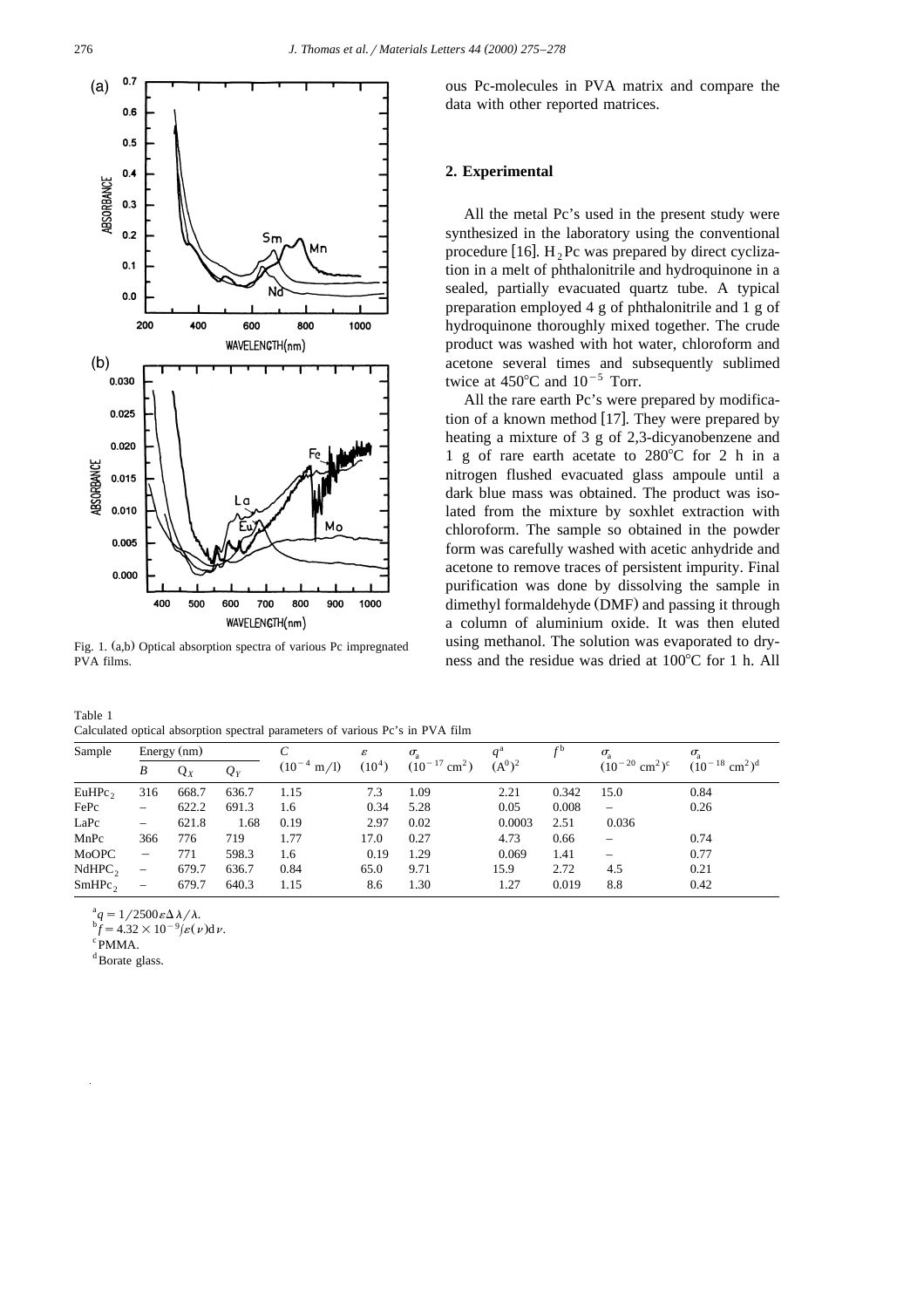Table 2 Calculated emission spectral parameters of various Pc's in PVA film

| Sample             | $\lambda$ (nm) |      | $\tau(ns)^a$ | $\Delta\lambda$ (nm) | $\sigma_{\rm e}$<br>$(10^{-16}$ cm <sup>2</sup> ) <sup>b</sup> | G<br>(dB/cm) | $\sigma_{\rm e}$<br>$(10^{-14}$ cm <sup>2</sup> ) <sup>c</sup> | G<br>$(dB/cm)^c$ |
|--------------------|----------------|------|--------------|----------------------|----------------------------------------------------------------|--------------|----------------------------------------------------------------|------------------|
| EuHPC <sub>2</sub> | 681.8          | 0.38 | 7.63         | 26.3                 | 5.55                                                           |              | 9.29                                                           | 41.1             |
| FePc               |                |      | $329*$       |                      | —                                                              | 0.02         | 6.02                                                           |                  |
| LaPc               | 684.7          | 0.12 | 659          | 22                   | 0.78                                                           | 2.16         | 1.25                                                           | 5.6              |
| MnPc               | 684.7          | 0    | 5.28         | 26                   | 8.27                                                           |              | 4.13                                                           |                  |
| MoOpC              |                |      | 247          |                      | $\overline{\phantom{0}}$                                       | 11.7         | 0.34                                                           |                  |
| NdHpC <sub>2</sub> | 685.2          | 0.22 | 0.87         | 29.1                 | 44.9                                                           | 0.95         | 4.0                                                            | 17.8             |
| $SmHPc_2$          | 680.8          | 1.0  | 13.8         | 22                   | 3.67                                                           |              | 4.43                                                           | 19.4             |

 $\sigma_{\rm e} = \lambda/8\pi \text{cn}^2$ 

 $b_T^b = (2.88 \times 10^9 \text{ n}^2 \nu^2) (f_{\mathcal{E}}(\nu) \text{d} \nu)^{-1}$ .

Borate glass.

the purified samples were identified by elemental analysis, UV–VIS and IR spectroscopic techniques.

One gram of PVA was dissolved in 10 ml of DMF by heating it to about  $100^{\circ}$ C. Weighed Pc samples were added to the above solution and dissolved completely by stirring it at hot condition. The solution was allowed to cure in a vacuum oven at  $60^{\circ}$ C for 24 h to get films of different samples. All the samples were greenish blue in colour with good optical transparency. The optical absorption measurements of the film was carried out using a UV– VIS spectrophotometer (Hitachi 3410). All the emission spectra were recorded using a SPEX spectrofluorimeter.

## **3. Results and discussion**

The measured absorption spectra of the samples are shown in Fig.  $1(a,b)$ . Tables 1 and 2 summarize the relevant spectral parameters. All the spectra contain the prominent *B* and *Q* bands with their intensities varying from one to another. All Pc's except LaPc show the characteristic *Q*-band splitting (Davidov's splitting). The splitting is maximum in MoOPc and minimum in EuH(Pc)<sub>2</sub>. A comparison of the splitting with that of other solid matrices viz. borate glass and PMMA shows that the splitting is larger in PVA for all the Pc's except the REPc whereas for the REPc the splitting is larger in glassy matrix. As already noticed in all other matrices, the



Fig. 2. (a) Emission spectra of various Pc impregnated PVA films. (b) Emission spectrum of SmPc impregnated PVA film.